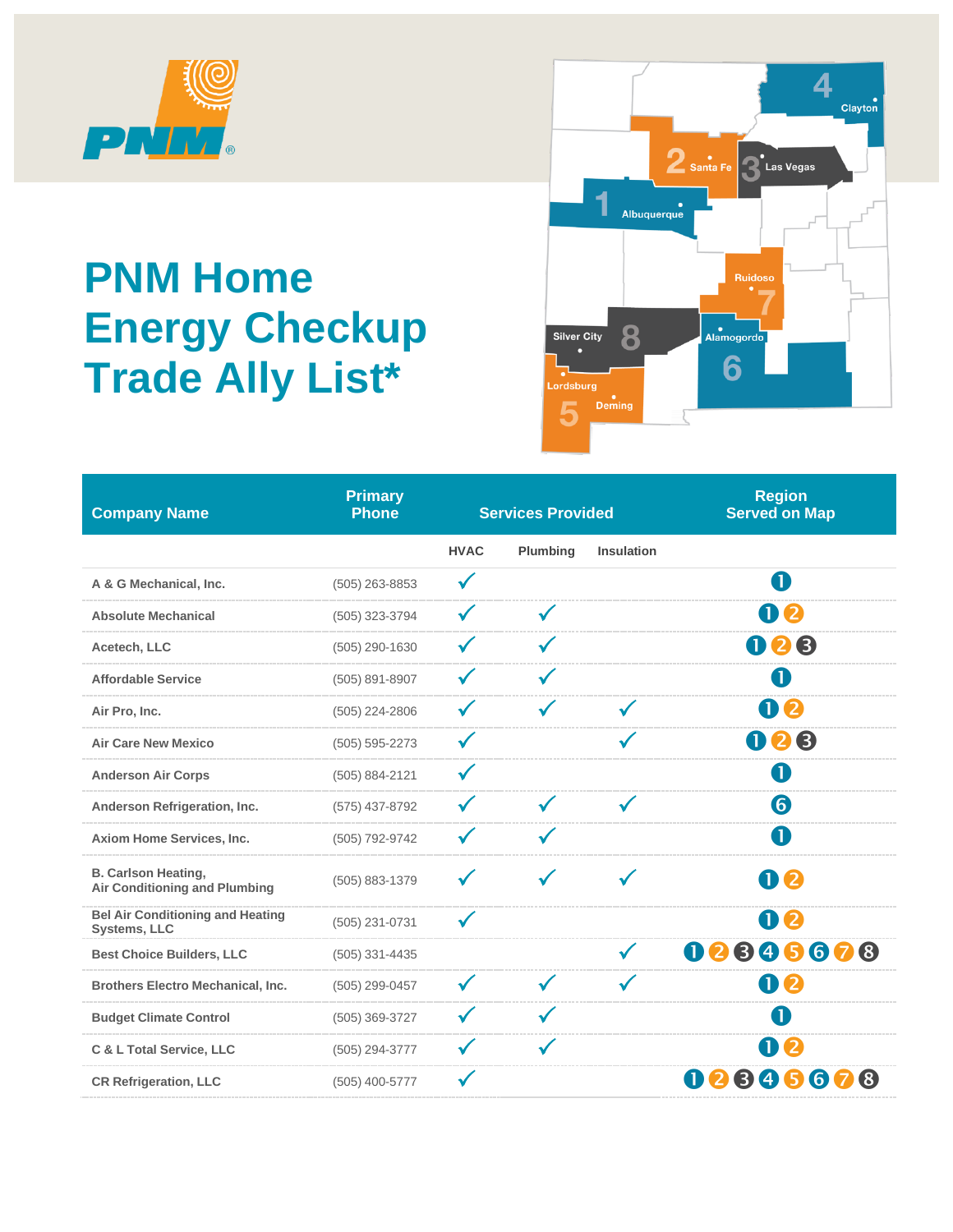| Daniels Heating and Air Conditioning,<br><b>LLC</b>       | (505) 898-8860     |              |              | 112              |
|-----------------------------------------------------------|--------------------|--------------|--------------|------------------|
| <b>Davis the Plumber</b>                                  | (505) 881-7811     |              |              | O                |
| Duke City Heating & Cooling, LLC                          | (505) 452-9972     |              |              | 00               |
| <b>Enchantment Refrigeration, LLC</b>                     | (505) 982-2014     |              | $\checkmark$ | 2                |
| <b>Energy Works, LLC</b>                                  | $(575) 524 - 2300$ |              |              | 678<br>6         |
| <b>First Rate Plumbing Heating and</b><br>Cooling Inc.    | (505) 356-4199     | $\checkmark$ |              | O                |
| Four Star Mechanical Services, Inc.                       | (505) 890-4200     |              |              | 00               |
| Garrity Insulation, Inc.                                  | $(505)$ 345-1705   |              |              | 00               |
| Hart Heating & Air Conditioning, Inc.                     | (505) 239-8171     | $\checkmark$ | $\checkmark$ | 0                |
| Hausermann Mechanical, LLC                                | $(505)$ 459-5730   |              | $\checkmark$ | 895678<br>2<br>O |
| <b>Industrial Commercial</b><br>Contracting               | (505) 288-2538     |              |              | O                |
| <b>JLC Professional Plumbing</b><br>& Heating, LLC        | (505) 991-0438     |              | $\checkmark$ | ſ                |
| JP Plumbery, LLC                                          | (505) 850-3126     |              | $\checkmark$ | 008              |
| Lane Plumbing Company, Inc.                               | $(575)$ 437-2811   |              | $\checkmark$ | 6                |
| Lobo Tech, LLC                                            | (505) 316-4231     |              | $\checkmark$ | 28               |
| <b>Marathon Mechanical Service LLC</b>                    | $(505)$ 366-1785   |              |              | O                |
| <b>Metal Craft Company</b>                                | $(575) 524 - 8653$ |              | $\checkmark$ | 678<br>6         |
| <b>MGP Mechanical</b>                                     | (505) 917-4130     |              | $\checkmark$ | O                |
| <b>MGS Refrigeration, Heating</b><br>and Cooling, Inc.    | (575) 443-1249     |              | $\checkmark$ | 67               |
| <b>Mi Casa Heating, LLC</b>                               | $(505) 570 - 0211$ |              | $\checkmark$ | 02               |
| <b>Miller's Insulation</b>                                | (505) 924-2214     |              |              | 02               |
| <b>Modern Creations Construction</b>                      | (505) 720-8040     |              |              | $\mathbf 0$      |
| <b>Pearl Mechanical, LLC</b>                              | (505) 263-0776     |              |              | 00               |
| <b>Pinos Altos Plumbing</b>                               | $(575) 538 - 3181$ |              | $\checkmark$ | 8                |
| <b>Porky's Heating and Cooling</b>                        | $(575)$ 437-8868   |              |              | 60               |
| Ray Sego Insulation, Inc.                                 | $(505) 865 - 4541$ |              |              | 028456           |
| <b>Redline Mechanical</b>                                 | (505) 508-4089     |              | $\checkmark$ | 896678<br>2<br>O |
| <b>S.E. Electric &amp; Commercial</b><br>Maintenance, LLC | $(505)$ 393-8200   |              |              | $\mathbf I$      |
| <b>Salazar Heating, Cooling &amp; Plumbing</b>            | (505) 820-2007     |              |              | 2                |